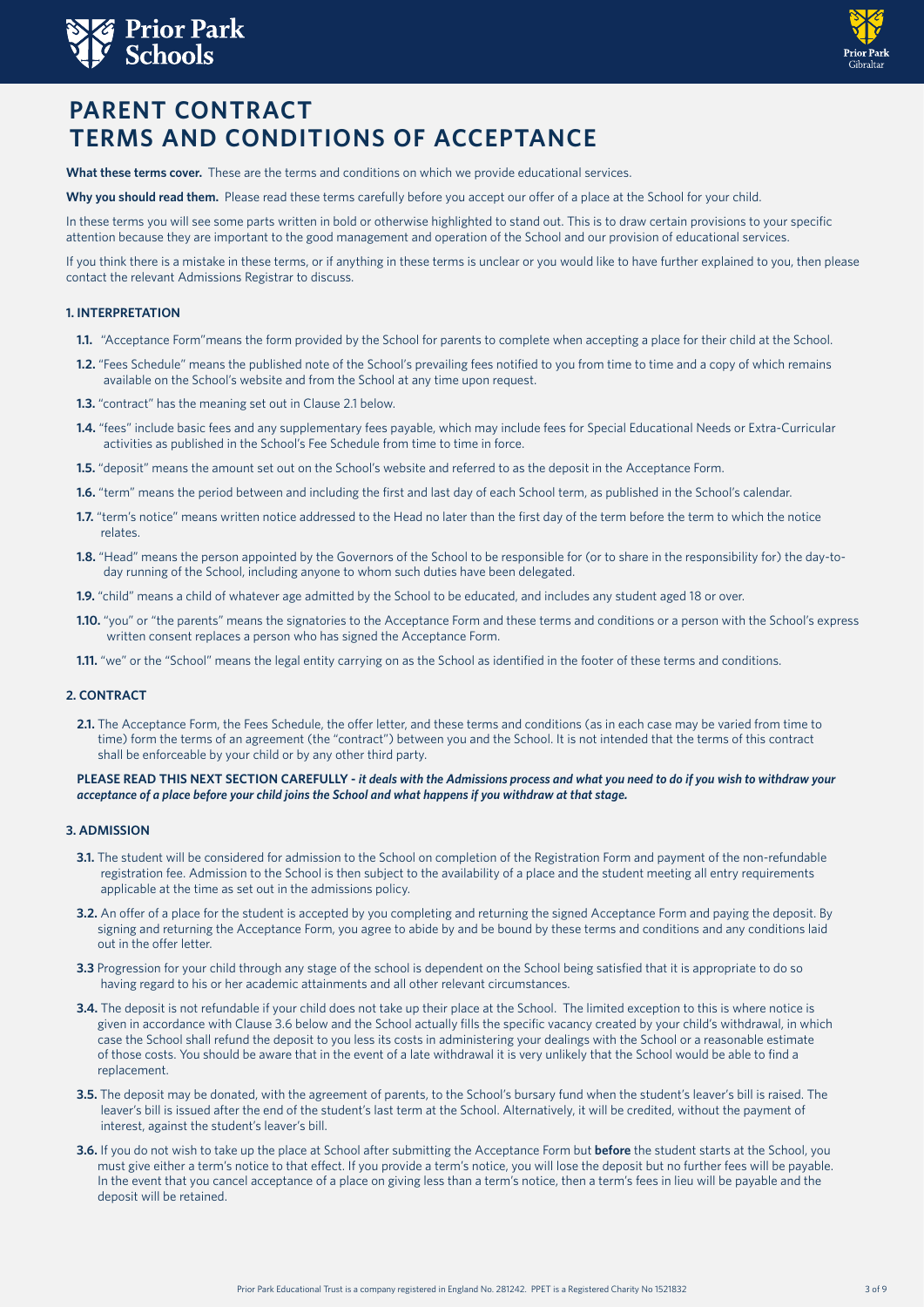- **3.7.** The School reserves the right to carry out credit reference check of parties responsible for payment of the fees and to require a banker's reference and/or an additional deposit, which will be requested at the rate published in the School's Fee Schedule.
- **3.8.** Fees in lieu of notice will not be payable by you in the event that the School withdraws its offer of a place for any reason. Under these circumstances any deposits held would also be repayable in full to you with the exception of the Registration Fee which is, under all circumstances, non-refundable.

**PLEASE READ THIS NEXT SECTION CAREFULLY –** *it deals with your responsibility to pay the fees and supplemental charges and sets out our rights to increase fees during the course of your child's time at the School.*

#### **4. FEES**

- **4.1.** Unless set out in the Fees Schedule or notified to you at any time, the fees include the costs we incur in the usual course of educating your child and, if applicable, facilitating our boarding provision.
- **4.2.** Where you have elected to pay the fees "termly" in accordance with Clause 4.3 below, the fees plus any supplemental charges for the preceding term must be paid in full
	- **4.2.1.** in relation to the Michaelmas Term no later than the first day of that term;
	- **4.2.2.** in relation to the Lent Term no later than the first day of that term; and
	- **4.2.3.** in relation to the Summer Term no later than the first day of that term.
- **4.3.** Except where you have elected to pay the fees by way of monthly instalments via direct debit, the annual fees are divided into three equal parts and charged termly, regardless of the length of any term. Each term's fees are charged separately and the fees payable in respect of each term fall due for payment by you in accordance with Clause 4.2. Each term's fees will be included in an invoice sent to you (or such other person(s) the School may have agreed separately shall pay the fees under Clause 4.7 below). We may not allow your child to attend the School if you do not pay on time.
- **4.4.** Fees are usually reviewed annually and any increase in fees will take effect from the start of a term. In any case, we will try to give at least a term's notice of any increase and will always give you notice of any increase not later than the final day of the preceding term.
- **4.5.** Any extra-curricular activities such as private music lessons, residential trips and individual tuition shall be deemed supplemental to items met by the fees and charged for accordingly termly in arrears and must be paid by you in accordance with Clause 4.2 unless where you have elected to pay by monthly direct debit in which case that direct debit will be amended accordingly. In addition, all public examination fees shall be charged as supplemental charges. Additional charges incurred by the School in providing for the special educational needs of your child shall be charged as supplemental to the fees subject always to the School complying with the Equality Act 2010.
- **4.6.** If your child has been awarded a scholarship or bursary, your responsibility will be to pay for the amount of fees due after taking **4.6.** If your child has been awarded a scholarship or bursary, your responsibility will be to pay for the amount of fees due after taking<br>account of that award. An award may be withdrawn in accordance with (or by referenc and/or if, in the opinion of the Head, your child's attendance, progress and/or behaviour and/or your behaviour or conduct or the behaviour or conduct of one of you no longer merit the continuation of the award. Any such withdrawal of an award will not operate so as to increase the fees due in respect of a term which has already commenced. Where it appears likely to the Head that an award may be withdrawn from your child, you will be notified in advance. If within fourteen (14) days following the withdrawal of a scholarship or bursary your child is withdrawn from the School, no fees in lieu of notice will be payable by you. This will give you enough time to decide whether you want to continue to educate your child at the School.
	- **4.7.** The liability to pay fees is the joint and several liability of each person who has signed the Acceptance Form. This is because our contract applies to both of you together and each of you on your own. Each person who signs the Acceptance Form therefore has an individual responsibility to ensure that, between them, the fees and supplemental charges owing to the School are paid. In practice this means that if fees or supplemental charges have not been paid then in order to recover the outstanding payments, the School can seek payment of the full amount outstanding from either parent. The only exceptions to this are set out in Clause 4.8 below.
	- **4.8.** A person who has signed the Acceptance Form may be removed from their payment responsibility under this contract by submitting a term's notice but that person must obtain the prior written consent of both the School and the other person who has signed the Acceptance Form before submitting such notice. Otherwise, each of you remains liable to the School for all of the fees and supplemental charges due in accordance with Clause 4.7 above UNLESS AND UNTIL the School (without obligation to do so) has expressly agreed in writing with each of you to look exclusively to any other person for payment of the fees and/or any supplemental charges.
	- **4.9.** Except where expressly agreed with you otherwise, the School shall be entitled to allocate payments from you to your account as it sees fit. The School shall be entitled to allocate a payment made in respect of one child to the unpaid account of any other child of yours at the School.
	- **4.10.** Any costs of clearance of non-sterling payments or overseas cheques will be charged to the parents' accounts.
	- **4.11.** Fees and any agreed supplemental charges will not be reduced or refunded as a result of absence due to illness or otherwise, or as a result of the student being required to study from home as a result of us providing educational services remotely for whatever reason. If the student takes study leave at home before or during public examinations, or stays at home following those examinations, or if a term is shorter than others (or shortened), no reduction of fees will be made in respect of any periods spent at home.
	- **4.12.** All of the fees and supplemental charges are exclusive of any taxes, which will be added (where applicable).
	- **4.13.** From time to time we may ask you to provide us with information that we consider to be satisfactory so that we can verify:
		- **4.13.1.** your identity;
		- **4.13.2.** your child's identity;
		- **4.13.3.** your child's right to enter, live and study in Gibraltar; and
		- **4.13.4.** the source of funds you are using to pay the fees.

**4.14.** You must provide the School with the information and documentation we ask for.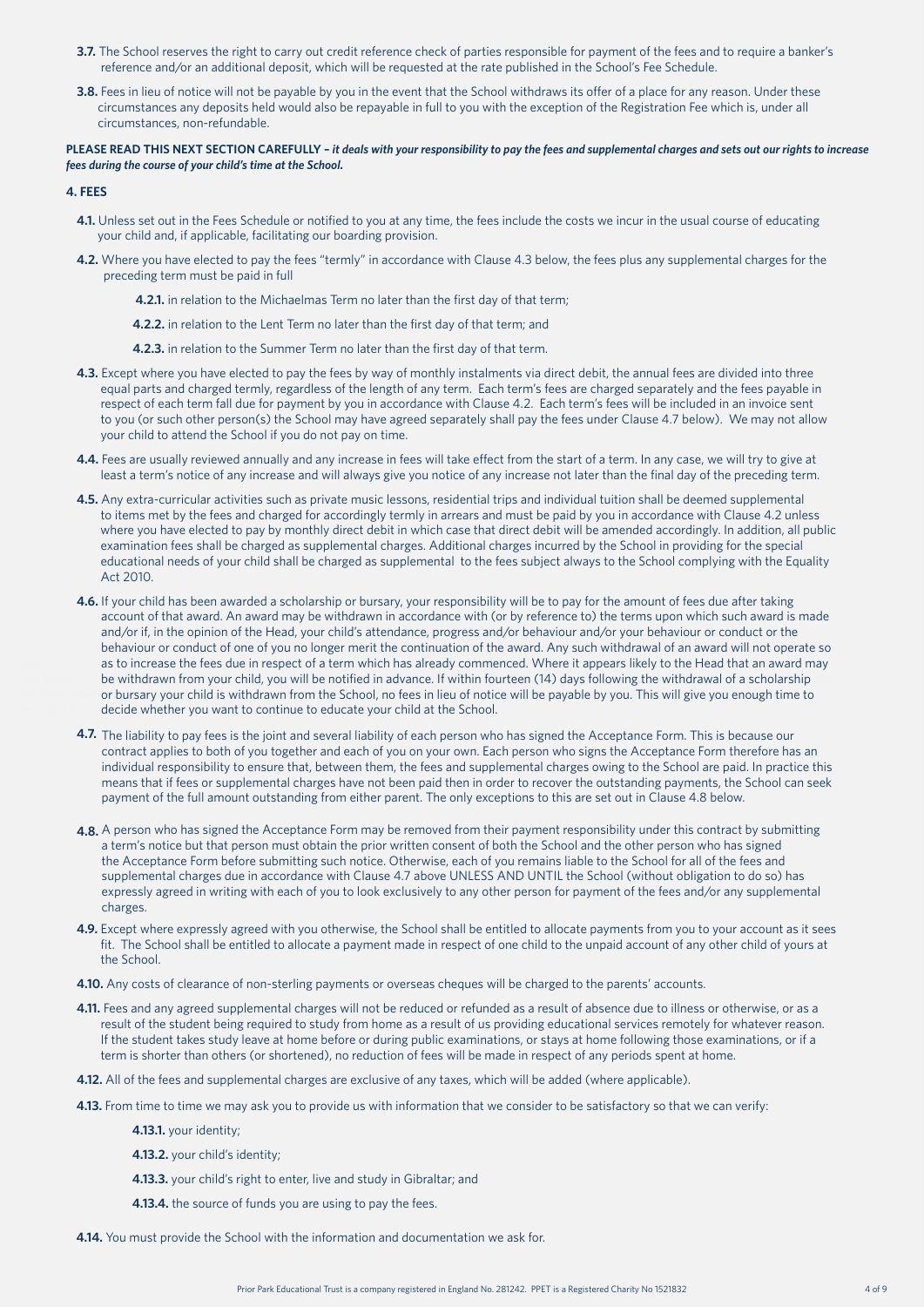**PLEASE READ THIS NEXT SECTION CAREFULLY -** *it sets out what rights we have, and what action we may take, if fees and/or supplemental charges are not paid in accordance with these terms and conditions.*

#### **5. UNPAID FEES**

- **5.1.** Interest will be charged to you on overdue fees calculated on a daily basis at the rate of 2% per calendar month.
- **5.2.** All costs incurred in the collection of unpaid fees or supplemental charges from you including administrative costs and any costs and disbursements paid to third parties acting on behalf of the School shall be recoverable in full.
- **5.3.** The School reserves the right to refuse to allow the student to attend the School, withhold any references while fees remain unpaid or there is a persistent failure by you to pay the fees on time.
- **5.4.** If supplemental charges are not paid we may refuse to allow the student to participate in the relevant extra-curricular activity or sit the relevant public examination/s, while the applicable charge remains unpaid.
- **5.5.** We may inform any other school or educational establishment to which you propose to send the student of any outstanding fees or late payment history.

**PLEASE READ THIS NEXT SECTION CAREFULLY -** *it sets out what period of notice we require from you if you wish to withdraw your child from the School, or remove your child from participating in an activity for which there is a supplemental charge.*

*Due to the termly organisation and allocation of resources we will charge you if you do not provide us with the required period of notice to cover the School's losses. In such circumstances we require you to pay us a sum equivalent to the fees and/or supplemental charges you would have paid had the required period of notice been given; referred to as "fees in lieu of notice".* 

## **6. TERMINATION BY THE PARENT**

**6.1.** You must give a term's notice in writing if the student is to be withdrawn from the School (unless leaving at the end of the final year) or pay a term's fees in lieu of such notice. For the avoidance of doubt, Y13 (Upper Sixth) is deemed the final year for these purposes. It should be noted in particular that failure to give appropriate notice if it is intended to change school at the end of Year 11 will nonetheless result in a terms' fees in lieu of notice being due.

- **6.1.1.** written notice received before the first day of any term expires at the end of that term.
- **6.1.2.** written notice received during any term expires at the end of the next term.
- **6.1.3.** Notice must be given in writing to the Head.
- **6.1.4. Notice given verbally, by telephone, by any other means, or to any other person is not proper notice.**
- **6.2.** Extra-curricular activities for which there is a supplemental charge will only be discontinued at the end of a term. A term's notice is required by you to terminate an extra-curricular activity for the student or pay a term's fees in lieu.
- **6.3.** Fees in lieu of notice shall be charged at the rate applicable to the final term of provision had a term's notice been given.
- **6.4.** You may end this contract at any time by notice in writing to the School if:
	- **6.4.1.** you have a legal right to end the contract because of something we have done wrong; or
	- **6.4.2**. the School becomes insolvent or goes into liquidation or receivership or administrative receivership or is wound-up for any reason.
- **6.5.** Once this contract ends, it will not affect any legal rights or obligations that either you or we have that may already have arisen, for example your obligation to pay any outstanding invoices, fees, or supplemental charges. After this contract ends, you and the School will keep any rights each has under, or as a matter of, general law.

## **7. POLICIES**

- **7.1.** Parents and students are expected to adhere to the policies and related guidelines of the School, some of which are available on the School website. Copies of policies are also available from the School upon request. Policies are subject to amendment and addition from time to time.
- **7.2.** The School may undertake drugs and alcohol testing on its students in accordance with the School's Drug and Substance Abuse Policy in place at the time, a copy of which is available on request.

#### **8. CHANGE OF STATUS**

- **8.1.** The School is not a static organisation and must be responsive in all areas to changes that reflect the needs of its students and the challenges of society. Whilst the student is at the School, there will inevitably be changes, many on a modest scale and occasionally more fundamental.
- 8.2. Our website and prospectus describe the broad principles on which the School is presently run. However, from time to time it may be necessary to make changes to any aspects of the School, including the curriculum or the manner of providing education for your child, including by providing such education remotely whilst your child remains at home, for example, where the School is required to close the School premises.
- 8.3. Where practicable, we will give you notice of any planned changes that we regard as significant to the student's education prior to the end of the penultimate term before the change is to take effect. This will allow you time to consider the proposed change and, if you wish to withdraw your child from the School before the proposed change is set to take effect, then you can provide the required term's notice of withdrawal to the School under Clause 6.1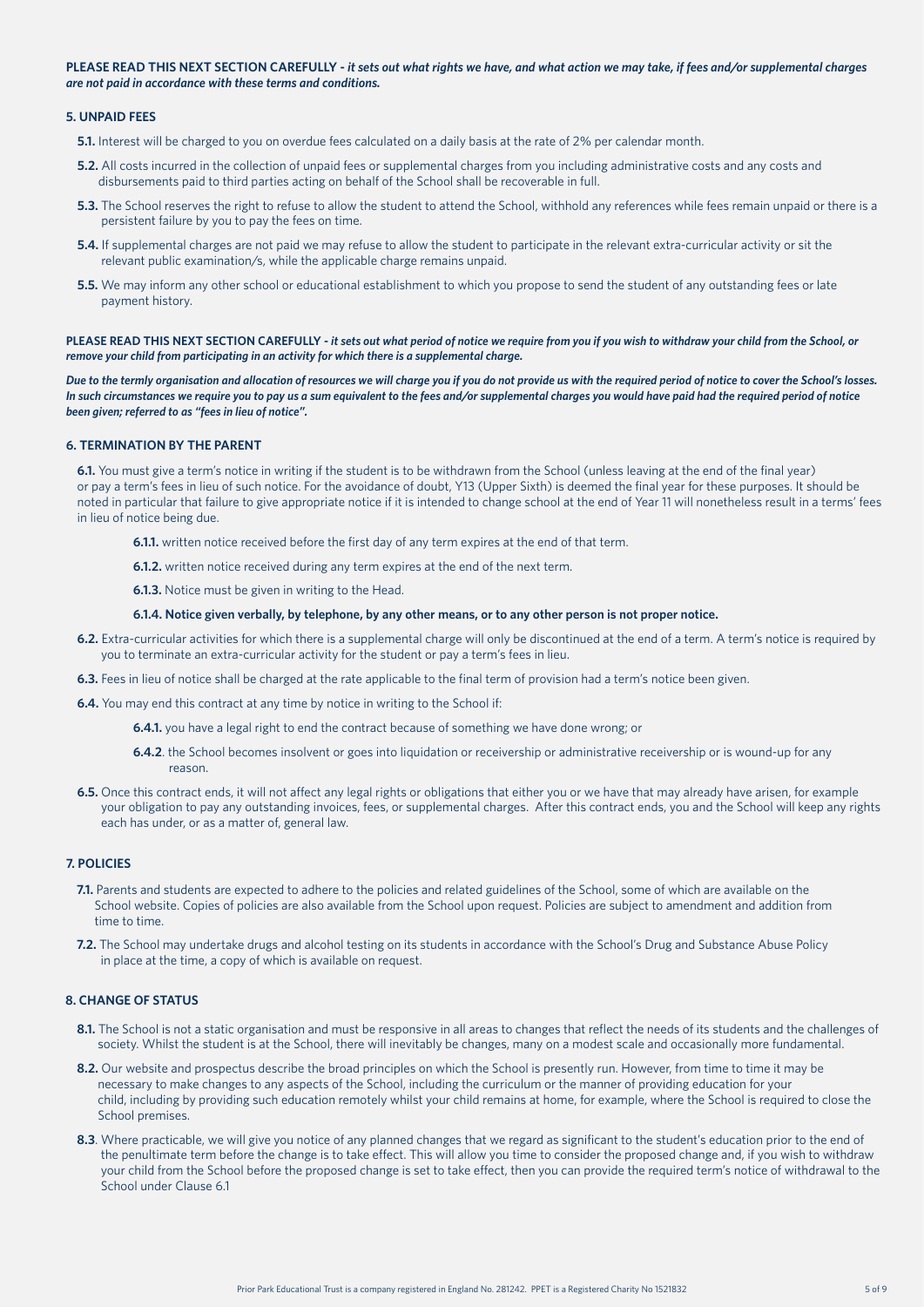#### **9. CHANGES**

**9.1.** The student shall comply with the policies laid down by the School, which concern conduct, dress, appearance, etc. Copies of these policies are available on the School's parent intranet or on request. Parents are expected to support the School and ensure the student complies with these policies.

**9.2.** The School will, as far as reasonably practicable, keep parents informed on a regular basis of the student's progress and will notify them if the student is not progressing as well as would reasonably be expected.

**9.3.** The Head will not enter the student for a public examination if the Head, acting reasonably, does not consider it to be in the best interests of the student.

**9.4.** In order to fulfil our obligations under this contract and to maintain a constructive relationship with you, we, the Head and School staff, need your co-operation, including in particular by you fulfilling your own obligations under this contract.

**9.5.** You must co-operate with the School and School staff in good faith, including by

- **9.5.1.** maintaining a constructive relationship with School staff (including where the School is exercising its rights and performing its obligations under this contract and including in the tone, content, volume and/or nature of your communications with the School);
- **9.5.2.** encouraging your child in his or her studies, and giving appropriate support at home;
- **9.5.3.** keeping the School up-to-date and informed of matters which affect or may affect your child (including circumstances which arise at any time that affect or may affect your ability to pay the fees and supplemental charges for your child);
- **9.5.4**. ensuring that all details or other information notified or otherwise disclosed to the School about you and/or your child are accurate, truthful and not misleading and that relevant details and information (or changes to them) are not withheld;
- **9.5.5.** providing cooperation and assistance to the School so that your child can participate in, and benefit from, the School's provision of education; and
- **9.5.6.** attending meetings and keeping in touch with the School where your child's interests so require.

**9.6.** The School must be informed as soon as possible in writing of any reason for your child's absence from School. You can do this by contacting

your child's tutor in the first instance. Wherever possible the School's prior consent should be sought for absence from the School.

**9.7.** If at any time during your child's time at the School you (or either of you) will be absent from your main residential address for a period of longer than three (3) consecutive school days] then you must inform the School immediately in writing and provide the details required by the School as a

result, including the name and contact details for a 'responsible adult' for the period of your absence.

#### **10. PROPERTY**

**10.1.** The School reserves the right to invoice loss of, and damage to, School property as and when it arises.

**10.2.** We shall recognise any intellectual property rights created, generated or owned by or vested in your child

#### **11. INSURANCE**

- **11.1.** The School does not accept any responsibility for students' personal possessions, including laptops. You should make your own arrangements for insurance if you require cover for the student's person or property while at School.
- **11.2.** The student will be expected to take part in activities and outings that will inevitably involve a degree of skill and risk and you acknowledge and accept that accidents occasionally happen. Staff will take all reasonable care of students, however cannot be held responsible for any loss or injury arising otherwise than as a result of negligent act or omission by a member of staff acting in the course of their duties to the School.

# **12. TERMINATION BY THE SCHOOL**

- **12.1.** The Head may in her/his discretion, in consultation with the Chair of the relevant Local Governing Body, require the removal or suspension or, in serious or persistent cases, exclusion of a student from School with immediate effect if:
	- **12.1.1.** She/he considers that the student's attendance, progress or behaviour (including behaviour outside School) is unsatisfactory and, in the reasonable opinion of the Head the removal is in the School's best interests or the best interests of the student or other students.
	- **12.1.2.** The behaviour of either or both parents is, in the opinion of the Head, unreasonable and affects or is likely to affect adversely the student's or other students' progress at School or the well being of School staff or to bring School into disrepute.
- **12.2** The Head, subject to the agreement of the Chair or Vice Chair of Governors on behalf of the Board, in appropriate high risk cases, may require the removal, suspension or, in serious or persistent cases, exclusion, of a student with immediate effect if you (or either of you) make a serious misrepresentation of facts or circumstances to us, or you (or either of you) withhold important information from us, about you and/or your child or that is relevant to the provision of education by the School to your child, such as misrepresenting at any point in time and whether by act, omission or withholding of information on your part that you and/or your child is legally entitled to enter, reside and/or study in the United Kingdom when in fact you/your child is not or any information about your child's health, medical condition, special educational needs, disability or allergies, which puts the student, the School, or members of its community at risk of serious harm
- **12.3.** Should the Head exercise the rights under clauses 13.1 or 13.2, there will be no refund of fees for the balance of the term in which the required removal or exclusion occurs, though in this instance no charge will be made for a term's fees in lieu of notice. In cases of exclusion, any deposit held will be returned once any outstanding supplemental charges are settled.
- **12.4.** The School will act in a way which is fair in all the circumstances when taking these decisions and in accordance with its policies on Discipline and Exclusions. If a parent is unhappy with the decision to suspend or exclude a student, they should use the Complaints Procedure.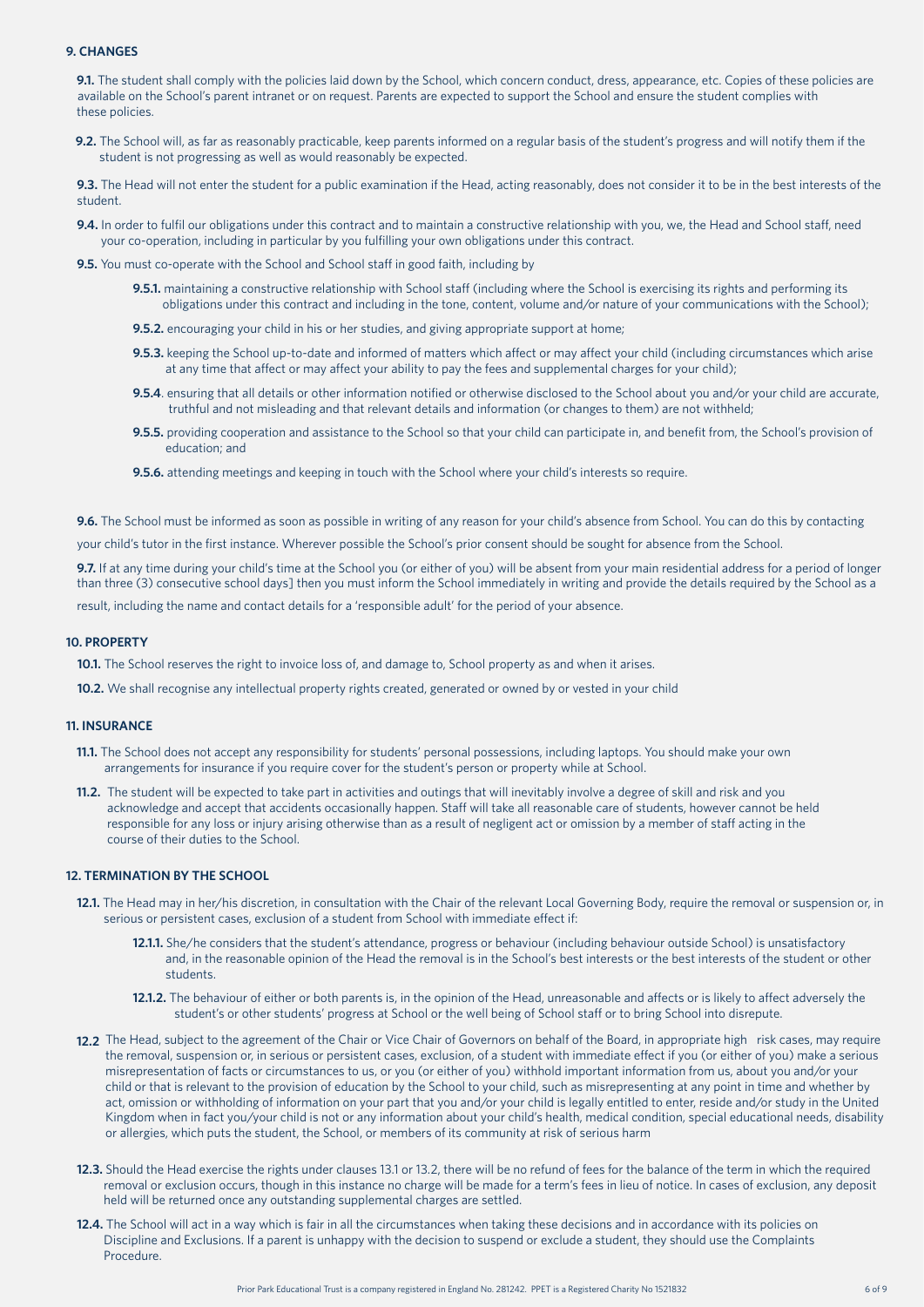- **12.5.** In addition to where this contract is terminated automatically as a result of an exclusion or required removal, the School may end this contract at any time by notice in writing to you, without any obligation to return any deposit or fees paid to you, if:
	- **12.5.1.** you do not make a payment to us when it is due and you still do not make payment within twenty-eight (28) days of us reminding you that such payment is due;
	- **12.5.2.** you (or either of you) make a serious misrepresentation of facts or circumstances to us, or you (or either of you) withhold important information from us, about you and/or your child or that is relevant to the provision of education by the School to your child (such as misrepresenting at any point in time (and whether by act, omission or withholding of information on your part) that you and/or your child is legally entitled to enter, reside and/or study in the Gibraltar when in fact you/your child is not or any information about your child's health, medical condition, special educational needs, disability or allergies);
	- **12.5.3.** you fail or refuse to complete and submit to the School a medical questionnaire in respect of your child
	- **12.5.4.** you fail or refuse to provide us with information we consider to be satisfactory as to your identity, your child's identity, your child's right to enter, live and study in the Gibraltar, or the source of funds you are using to pay the fees, as required under Clause 4.13;
	- **12.5.5.** you (or either of you):
		- (a) are unable, following our request, to demonstrate that you will be able to pay the fees and supplemental charges due under this contract;
		- (b) are otherwise unable to pay your debts as they fall due;
		- (c) are the subject of a bankruptcy petition or order; or
		- (d) you enter into an individual voluntary arrangement; or
	- **12.5.6.** you otherwise do not comply with (i.e., you breach) your obligations under this contract such that we have a legal right to end the contract because of something you have done wrong or, in the Head's reasonable discretion, the School is not able to provide, or is compromised in providing, the educational services it needs to in satisfaction of its obligations under this contract.

# **13. STUDENTS' HEALTH**

**13.1.** Parents are required to immediately inform the Head in writing if:

- **13.1.1.** The student contracts any health risk such as an infectious disease or illness, in which case the student must not be allowed to return to School until such time as the health risk has passed. Where it is considered appropriate, the School will try to continue providing education remotely to the student;
- **13.1.2.** Any medical condition is present or develops which requires particular medical or other supervision.
- **13.2.** Upon offer of a place, you must complete and return a confidential medical form and must disclose, and keep the School informed, of any health and medical conditions and any special educational needs, disabilities and allergies that the student has or subsequently develops, whether underlying, long term, and short term including any infections. Failure to do so would constitutes a breach of this agreement and the School may terminate this agreement under Clause 12.5.
- 13.3. If your child requires urgent medical attention while under the School's care we will, if practicable, try to contact you to obtain your prior consent. However, if it is not practicable to contact you we will make the decision on your behalf if, for example, consent is required for urgent treatment recommended by a doctor or other medical practitioner (including anaesthetic or operation, or blood transfusion (unless you have previously notified us you object to blood transfusions)).

#### **14. SPECIAL PRECAUTIONS**

- **14.1.** You must inform the School if, at any time prior to or during your child's time at the School, a court order is put in place or an undertaking is given to a court in respect of (or relating to) your child's attendance at the School (including its premises) and/or the School's provision of education to your child. This would include any court order or undertaking given to a court which may deal with or impact upon in any way: (i) your child's living and/or contact arrangements; (ii) your child's education, welfare and/or upbringing; (iii) the payment of fees and/ or supplemental charges; and/or (iv) your exercise of parental responsibility in respect of your child. In any such circumstances you must (whether upon request or otherwise) promptly provide the School with relevant information, including copies of the relevant court order(s) or undertaking(s) (or the relevant parts of them) having obtained the permission of the court if necessary.
- **14.2.** You must inform the School of any situations where special arrangements may be needed for your child, including for their education or welfare.

# **15. SPECIAL EDUCATIONAL NEEDS and DISABILITIES**

**15.1.** The School provides a range of support for students with learning difficulties or special educational needs. In the event that the student requires additional support and this incurs an additional fee, this will usually be charged to parents, subject always to the requirements of the Equal Opportunities Act 2006.

# **16. EMAIL and INTERNET USE**

**16.1.** Students' use of email and the internet must be in accordance with the School policy. Subject to applicable data protection law, the School reserves the right to intercept, monitor and record the student's telephone, email and messaging communications and internet and WI-FI use and the use of social media.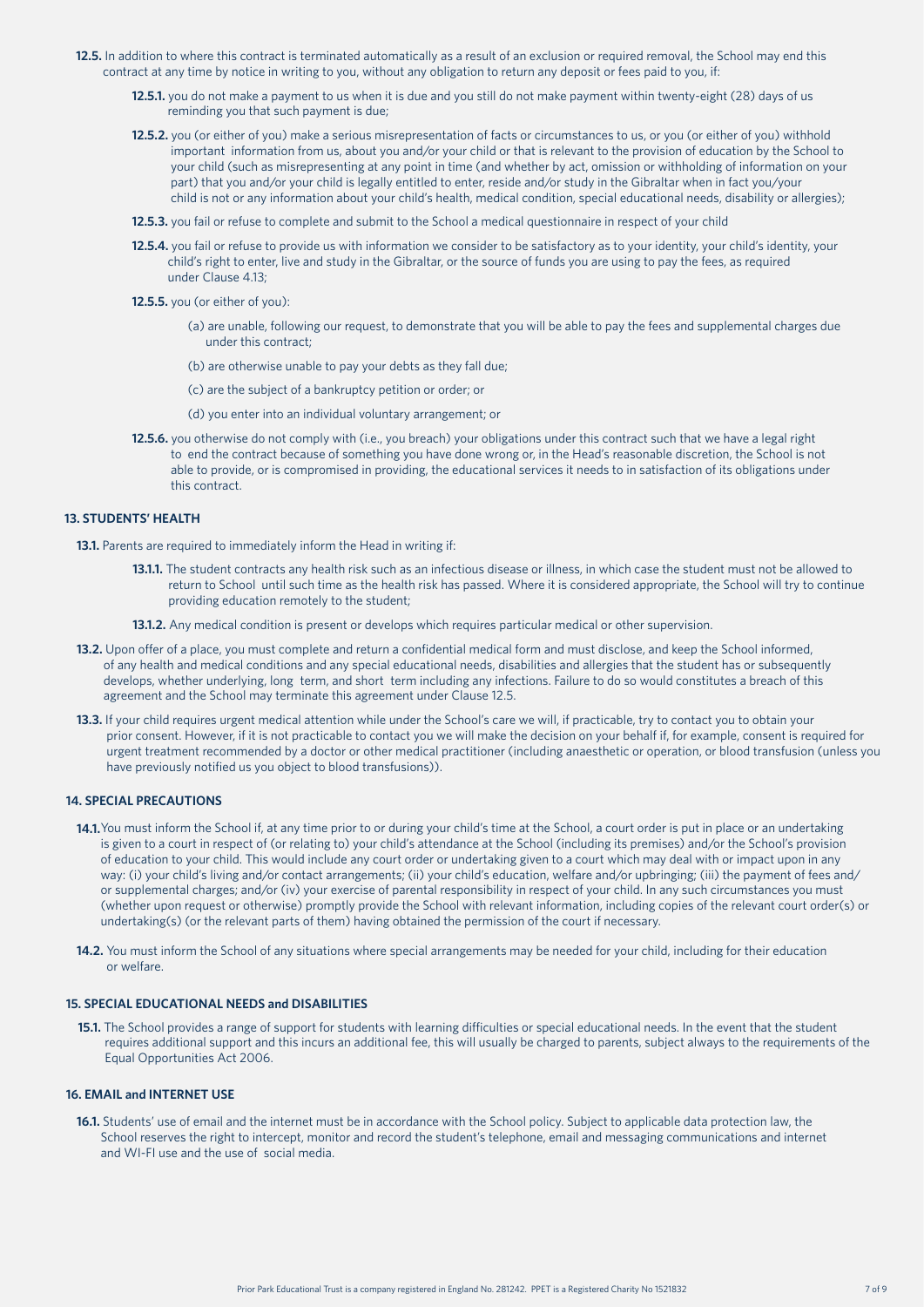**PLEASE READ THIS NEXT SECTION CAREFULLY –** *Although there will be circumstances when it is appropriate to seek parental consent, children's data protection and privacy rights are their own. The law considers that children of average maturity will, from the age of around 12, have sufficient awareness of their own privacy to make certain choices relating to their personal data themselves. Parents' views remain important, but sometimes the law will require us to give more weight to the decision the child makes about his/her own privacy.* 

*For most purposes, it will not in fact be necessary or practical for us to obtain consent from you (or your child) for the use we make of your (or your child's) personal data. The law recognises this but also requires that, as far as possible, we set out clearly what these uses will be. Please also see our Privacy Notices which are available on the School's website.*

# **17. CONFIDENTIALITY and DATA PROTECTION**

- **17.1.** The School will process personal data about you and the student in accordance with data protection law, including the Data Protection Act 2018 (as it is amended or superseded) and other related legislation.
- **17.2**. The School's Privacy Notices should be read in conjunction with these terms and conditions. These are available on the School website.
- **17.3.** The School may make use of information relating to you and the student whilst they are at School and after they have left for certain purposes connected with the running of the School including the managing relationships between the School and current students and fulfilling our obligations to you; promoting the School to prospective students/parents', providing references and communicating with the body of former students.
- **17.4.** You must update us of changes to information held, or in circumstances relating to you and/or your child. You must:
	- **17.4.1.** confirm (or update, if necessary), when requested, such information (and/or documentation) about you and/or the student that is held by the School; and
	- **17.4.2.** inform the School of any change to you or the student's circumstances (including, where applicable, in connection with the student's entitlement to enter, reside and/or study in Gibraltar), or to information about you or the student that has previously been notified to the School, including relevant contact details.
- **17.5.** Any person who has parental responsibility for the student is entitled to receive certain information about the student from the School (including school reports, correspondence and other materials relating to his or her progress, development and/or education generally). The School will therefore disclose such information as a matter of routine to each such person unless the School is restricted from doing so by a court order (or similar direction) or by any other legal requirement or obligation (for example, under data protection law).

#### **18. FORCE MAJEURE**

- **18.1.** In this agreement "force majeure" shall mean any event beyond either your or our reasonable control including, by way of example, acts of God, war, riot, civil commotion, compliance with any law or governmental order, rule, regulation, guidance or direction (including that of a local authority), accident, fire, flood, storm, pandemic or epidemic of any disease, terrorist attack, chemical or biological contamination. In the remainder of this Clause 18 we shall refer to such events outside of our/your control as an "event".
- **18.2.** If an event arises which prevents or delays the School's performance of any of its obligations under this contract, the School shall give you notice in writing specifying the nature and extent of the circumstances giving rise to the event. Provided that the School has acted reasonably and prudently to prevent and/or minimise the effect of the event, the School will not be responsible for not performing those of our obligations which are prevented or delayed by, and during the continuance of, the event. To the extent reasonably practicable in the circumstances the School shall try during the continuance of the event to continue to provide educational services (including by providing appropriate educational services remotely).
- **18.3.** If the School is wholly and completely prevented from performing all of its obligations as a result of an event (and is unable to provide educational services remotely) for a continuous period of more than six (6) months, the School shall notify you of the steps it plans to take to ensure performance of the contract after such period and you shall then, following receipt of such notice, be entitled to end this contract on written notice to the School and without giving a term's notice or paying fees in lieu of notice.
- **18.4.** Subject to Clause 4.11 (which means that you are not entitled to a refund or reduction in fees in cases of illness or absence), if the student is wholly and completely unable to participate in the provision of any education at School or remotely due to reasons caused by an event you shall give the School notice in writing of such circumstances and the following provisions shall apply:
	- **18.4.1.** in consultation and cooperation with the School you shall do everything you reasonably can to minimise the impact of the event in order to continue to perform your obligations under this contract in any way that is reasonably practicable in the circumstances; and resume the performance of the obligations as soon as reasonably possible;
	- **18.4.2.** in circumstances where, following the efforts made and steps taken under sub-clause 18.4.1 above, the student is not able to participate and benefit from any level of provision of education by the School (whether at School or remotely) then you shall not be responsible for failing to perform your obligations (including the obligation to pay fees, pro-rated accordingly) during the continuance of the event; and
	- **18.4.3.** if the event continues to prevent the student wholly and completely from attending the School or being able to participate and benefit from any level of provision of education by the School (whether at School or remotely) for more than six (6) months you shall discuss with the School a solution by which this contract may be performed and, following such discussions, you or the School shall be entitled to cancel the contract on written notice and without you being required to give a term's notice or to pay a term's fees in lieu of notice.

# **19. VARIATION**

- **19.1.** The School reserves the right to make changes to these terms and conditions for legal, safety or other substantive reasons or in order to assist the proper delivery of education at the School. If such changes are necessary we will endeavour to give you at least a term's notice of any variations and will always give you notice of any variations not later than the final day of the preceding term.
- **19.2.** We may transfer our rights and obligations under this contract to another person or organisation. We will always tell you in writing if this happens and we will ensure that the transfer will not affect your rights under this contract.